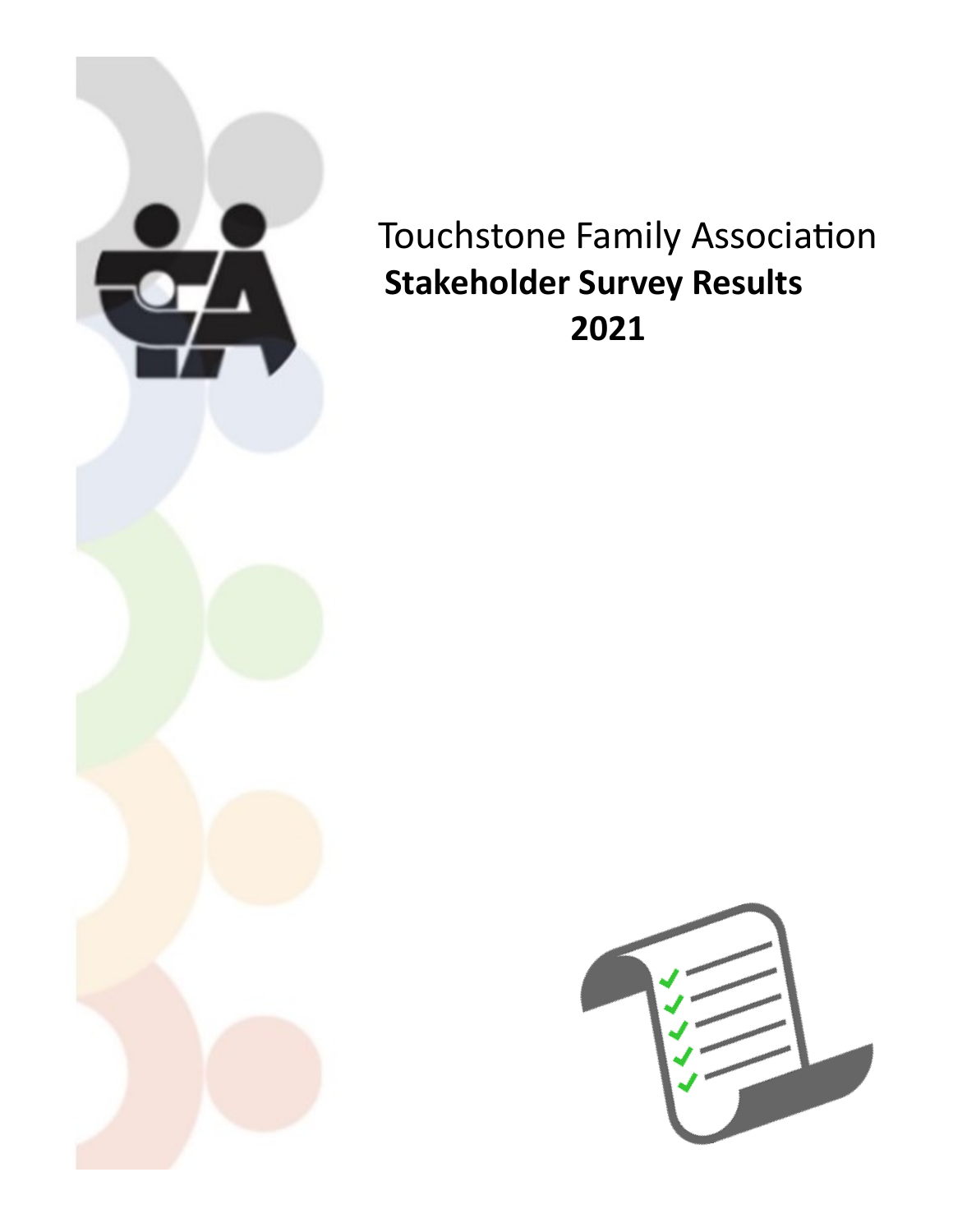### **Executive Summary**

Touchstone Family Association is a non-profit, community social services agency providing services to children, youth and their families in Richmond since 1983. A vital family resource, our services primarily focus on preserving and enhancing family relationships. We offer a variety of programs and services designed to meet the needs of of our community.

Over *2400* children, youth and their families benefit from our services on an annual basis.

The mission of the Association is *"strengthening the social health and independence of families and children through effective intervention and support services."* Our values that guide how we treat each other and how we treat our clients include integrity, respect and cooperation.

## **Touchstone's Approach to Stakeholder Feedback**

Touchstone Family Association (TFA) places great value on the relevance, responsiveness and overall quality of our services. With this in mind, we established a number of standards and practices designed to ensure that our services continue to meet both the needs of our clients and those of our partners in the community in the most expedient and effective manner possible. Among these practices are service satisfaction surveys, like this one, which assist us in getting timely and relevant feedback on the performance of our staff and programs.

#### *Feedback gives our leadership team insights that chart a path forward for every aspect of our services, from front line support to executive decision making.*

Our annual *Stakeholder Survey* allows Touchstone to take a proactive approach that ensures our Association never strays too far from the needs of the clients we serve, even as those needs evolve.

## **Survey Methodology**

Each year we ask our stakeholders and community partners to give feedback on their experience working with Touchstone Family Association via an online survey. Our stakeholders are defined as referral agents, funders, school and government organizations and community partners. Survey responses are anonymous and no names of stakeholders or community partners are used in the report. Below are the details about survey respondents, surveys sent and response rate.

#### **Surveys sent: 60 Respondents: 25 Response Rate: 42%**

Seven (7) questions are asked in an online survey format. Each question and the resulting responses, including comments are included in the report.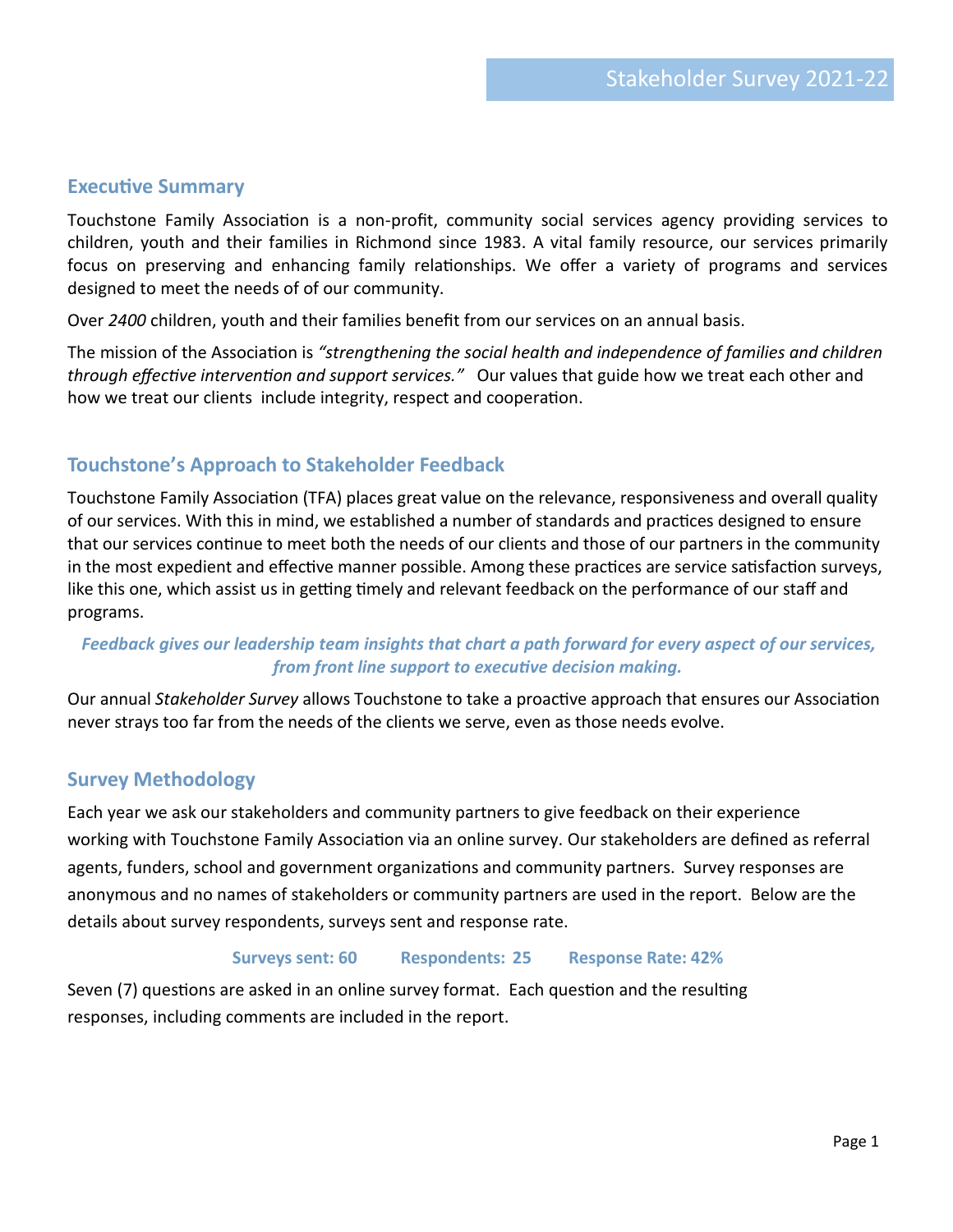## **Question 1: What is your overall impression of the services provided by TFA?**



**Question 2: Do you believe TFA works in collaboration with other community services, agencies, schools, governments etc.?**



**25 Answered 0 Skipped**

**Community service providers surveyed responded** *YES* **Touchstone works in collaboration with the community, school, government and other partners**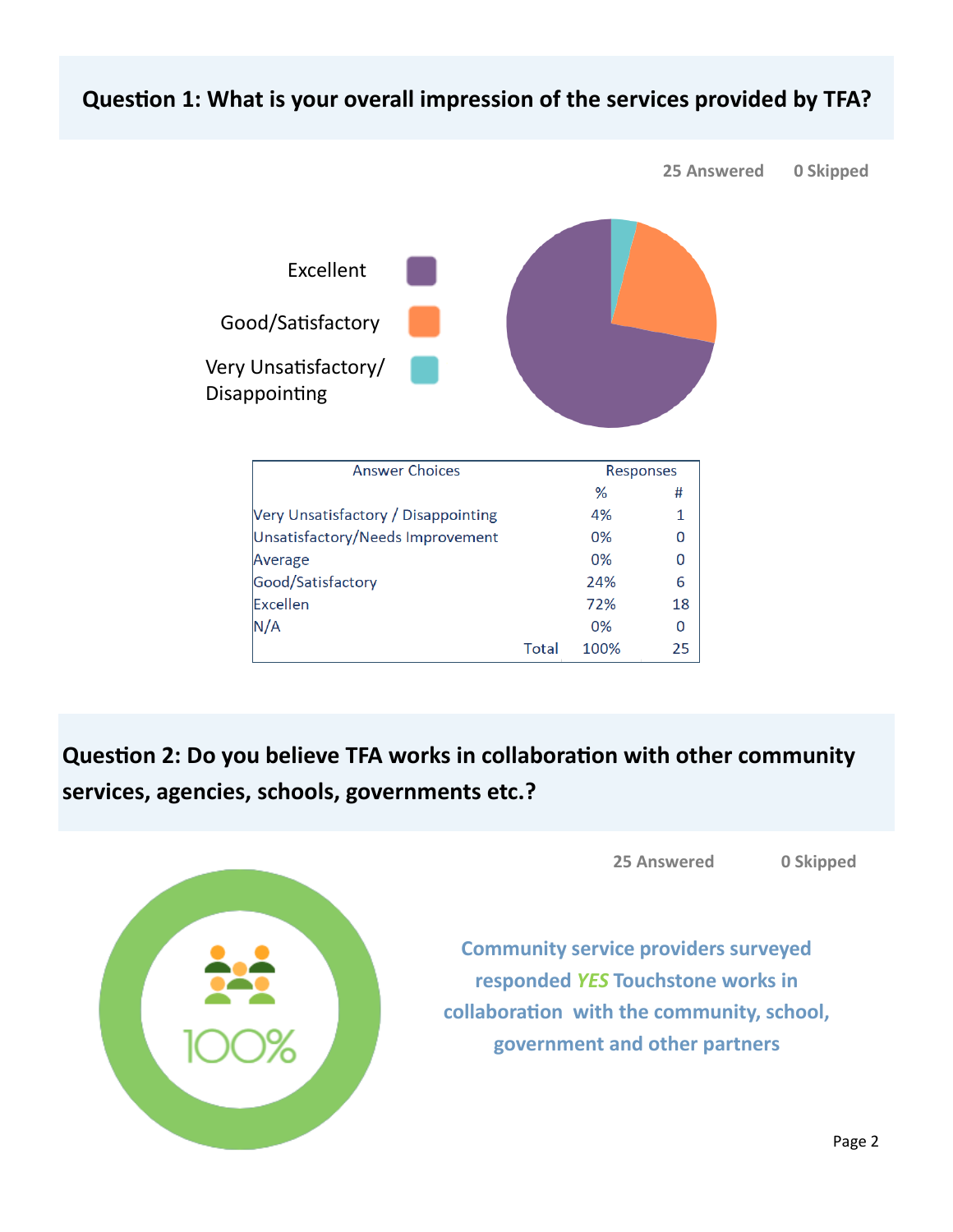# **Question 3: Would you be likely to recommend the TFA program?**

**Answered: 24 Skipped: 1**



# **Question 4: Do you believe TFA Services to be accessible and available?**



## **Comments**

- $\sqrt{\phantom{a}}$  I only work with the group home which is gate-kept by MCFD (Ministry of Children and Family Development) so accessibility is limited but there was not an n/a category
- $\sqrt{\phantom{a}}$  Very accessible for MCFD referrals
- $\sqrt{\phantom{a}}$  The Viking Way location is somewhat out of the way from Richmond City Centre
- $\sqrt{\phantom{a}}$  Physically it's a bit tougher to access the main site. But the online and outreach services work.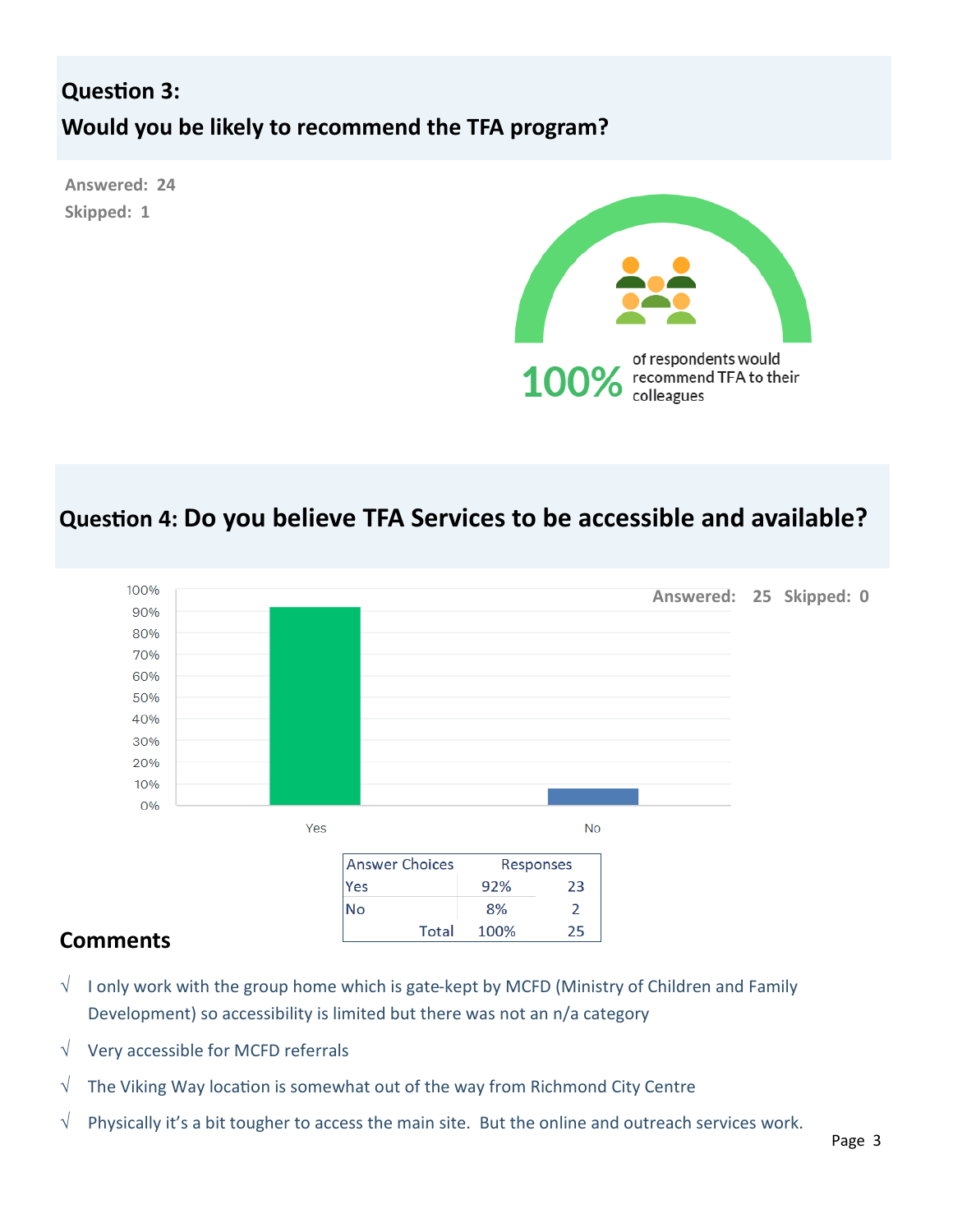## **Question 5: What do you think we do well as an organization?**

#### **Comments Answered: 20 Skipped: 5**

- 
- $\sqrt{\phantom{a}}$  Connect with community partners. Very collaborative.
	- Great team facilitation skills.
		- Support and work with difficult families, work collaboratively with agencies
	- √ Collaborative work
	- Serve the community in a good way.
	- $\sqrt{\phantom{a}}$  Good collaborative planning for CICs. Stability of long-term staff is amazing.
- $\sqrt{\phantom{a}}$  Being accessible to the community and making every effort to reach those who need your services
- Works well with community partners
- $\sqrt{\phantom{a}}$  Good variety of programs; friendly, helpful and knowledgeable staff who 'meet clients where they are at'
- $\sqrt{\phantom{a}}$  Coordinated case management and clinical care
- $\sqrt{\phantom{a}}$  Good community connection, god services and resources for families
- $\sqrt{ }$  Awesome community partner agency to work with
- $\sqrt{\phantom{a}}$  Collaboration, Communication, program delivery Contributing to healthy and happy community
- $\sqrt{\phantom{a}}$  We have a leadership program happening at our school, and the students really enjoy it. Staff have great communication and are very reliable.
- √ Working with youth
- $\sqrt{\phantom{a}}$  TFA has a great response rate to outside organization requests.
- $\sqrt{\phantom{a}}$  Open, collaborative communication wide range of available services-passionate, caring staff.
- $\sqrt{\phantom{a}}$  Meeting students and families where they are at.
- $\sqrt{\phantom{a}}$  Collaboration. Responsive to community needs.
- $\sqrt{\phantom{a}}$  Run a quality program that supports youth.